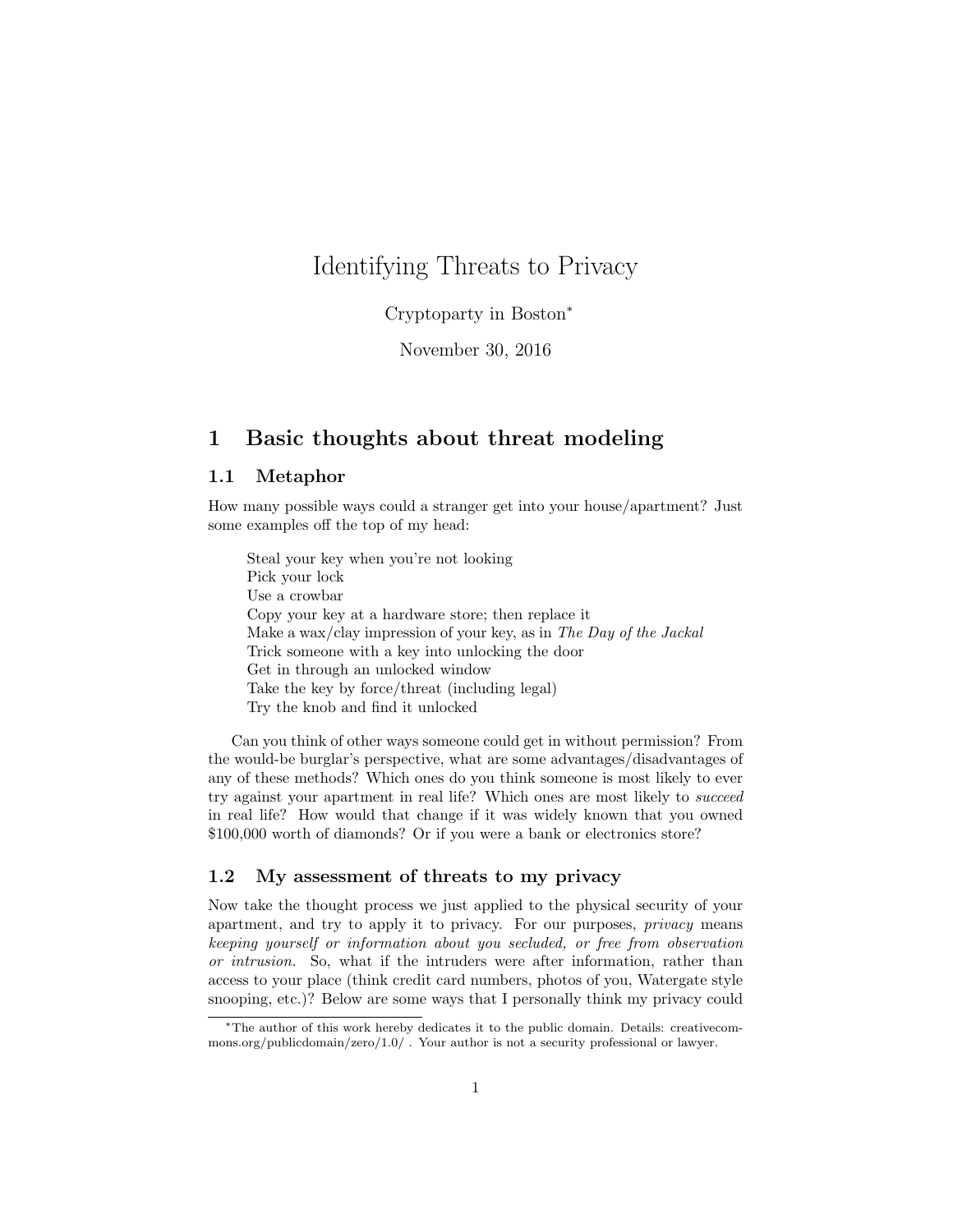be compromised. (Again, can you think of other ways? I don't intend this list to be a complete "answer sheet.")

*Related to my non-digital actions:* being followed, videotaped, photographed. *Tracking by servers* including my home internet company, any relaying server, or destination server. If they keep a big pot of data on what I connect to, what times of day, contents of communications, etc., then this could later be accessed inappropriately from within, breached, or used as circumstantial evidence. Mini thought experiment: if you know only that someone is connecting to doIllegalThings.com, how much can you guess about what they're reading? What if it were wikipedia.org?

*Breach of single password* because of: loss or confiscation of a written password, someone tricking me into disclosing a password, or data breach directly at a server. This can compromise the privacy of that account and any accounts that used the same password. Note: I also worry about losing a written password, forgetting a memorized password, and having to pull out a written password "too often"—strictly these are threats to convenience, not privacy.

*Guessing a password* to a valuable/sensitive account. This can be brute-force guessing if it's a weak password (e.g. a password of six lowercase letters, even if random, like nkpukf, orfpvv). In the case of some technologies, this can be facilitated by stealing a private key. This could also be intelligent guessing, if it's an extremely common password, or if it relies on significant people's names, dates, etc.<sup>1</sup> Examples of extremely common passwords:  $i$ loveyou1 dragons1 michael1 princess1 1qaz2wsx trustno1 sunshine1

*Random numbers:* Someone somehow nabbing the randomness used to generate passwords. Someone inferring pseudorandom numbers (if used).

*General threats to digital privacy* (not related to passwords) can emerge any time the algorithm or the specific implementation has a flaw.

 $Why/who?$  It can also be useful to think about which one(s) of the following scenarios is/are likely. Are the bad guys after *you specifically* (trying to break into your e-mail because of who you are and information that only you have)? Or do they profit from *anyone's* data/resources (trying to steal any financial details, collect data about everyone's movents, or remotely control anyone's computer)? Or are they just malicious?<sup>2</sup> Are they going to try entering passwords in the same web form where you log on, or can they try passwords offline—as I will describe in the story in section 2—or are they going to go for the data directly on the server?

What harm is likely to occur if someone accesses or discloses information about you? Would people stalk/harass you? Would you get fired? End up with

<sup>1</sup>Somewhat nice discussion of common passwords at http://wpengine.com/unmasked/ .

<sup>2</sup>"He said the hack was simply a grab for my three-character Twitter handle. That's all they wanted. They just wanted to take it, and fuck shit up, and watch it burn. It wasn't personal." Mat Honan, How Apple and Amazon Security Flaws Led to My Epic Hacking. *Wired* 2012-08-06.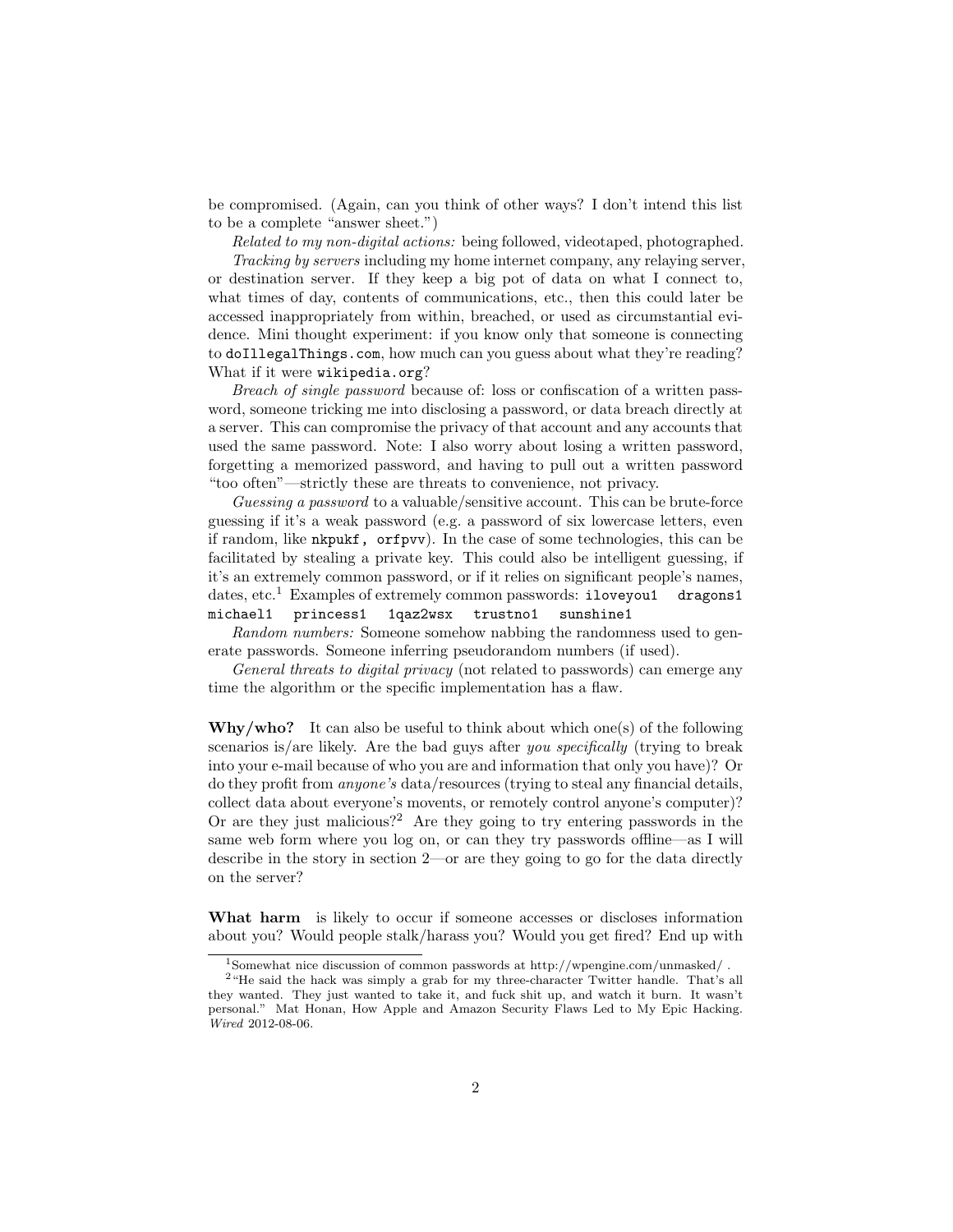a drained bank account or ruined credit score? Would you be under suspicion (e.g. for searching "how to steal an identity")?<sup>3</sup>

#### 1.3 My current approach to these threats

*Tracking:* I use Tor Browser for plenty of things (such as all the research I did for this write-up). I purchased a subscription to a non-Gmail e-mail account. Note that if the bad guys want to know only the names of the people you contact, encrypted e-mail doesn't help. Or if they want to know only *whether* you're using Tor (not the contents of your communications), then you need something additional.

Current password practices: I *never* reuse passwords used to secure highly sensitive data. My passwords are completely random. To encourage myself to use strong passwords, I write them down. I avoid pseudorandom numbers and use random.org or literally a box of dice to generate passwords.<sup>4</sup> I used to use short passwords with many types of characters like:  $f+ xW'$ a)w. Now I use longer passwords made of English words, like: dellairydaycavern. I can carry some randomly pre-selected words as "entropy in my pocket," so it's easy to change passwords. I'm sure that we will discuss more password practices beyond this short list.

*Advantages:* Because I use an external source of randomness, I know exactly how much randomness any one of my passwords embodies. In my opinion it's extremely hard to determine this for any passwords I would invent by myself. "Intelligent guessing" of the password because it doesn't have anything to do with names/dates pertinent to my own friends, family, etc. I can type in all lower case. It's relatively easy to change passwords. When I switched from random characters to random words, it became somewhat easier to remember passwords, but not in the way I expected (story on request). If I have the password memorized, I don't need to resort to any external tool at all.

*Drawbacks:* I have to keep any written passwords very safe. Written passwords also change the secret from "something you know" to "something you have." My current word list contains weird words that are harder than average to remember. It takes a little while to "warm up" to a long password just after it's been changed.

### 2 A personal experience

### 2.1 Story about trying to guess a password

Some time ago, I helped someone set up e-mail encryption using GPG software, but they forgot the password, so I decided to try to guess it. I had to obtain

<sup>3</sup>What if there was no identity theft or public embarrassment? If a stranger knew about your messages, receipts, income, movements, or how you probably vote, would that fact alone bother you? I'm not saying it's *supposed* to.

<sup>&</sup>lt;sup>4</sup>http://world.std.com/∼reinhold/diceware.html